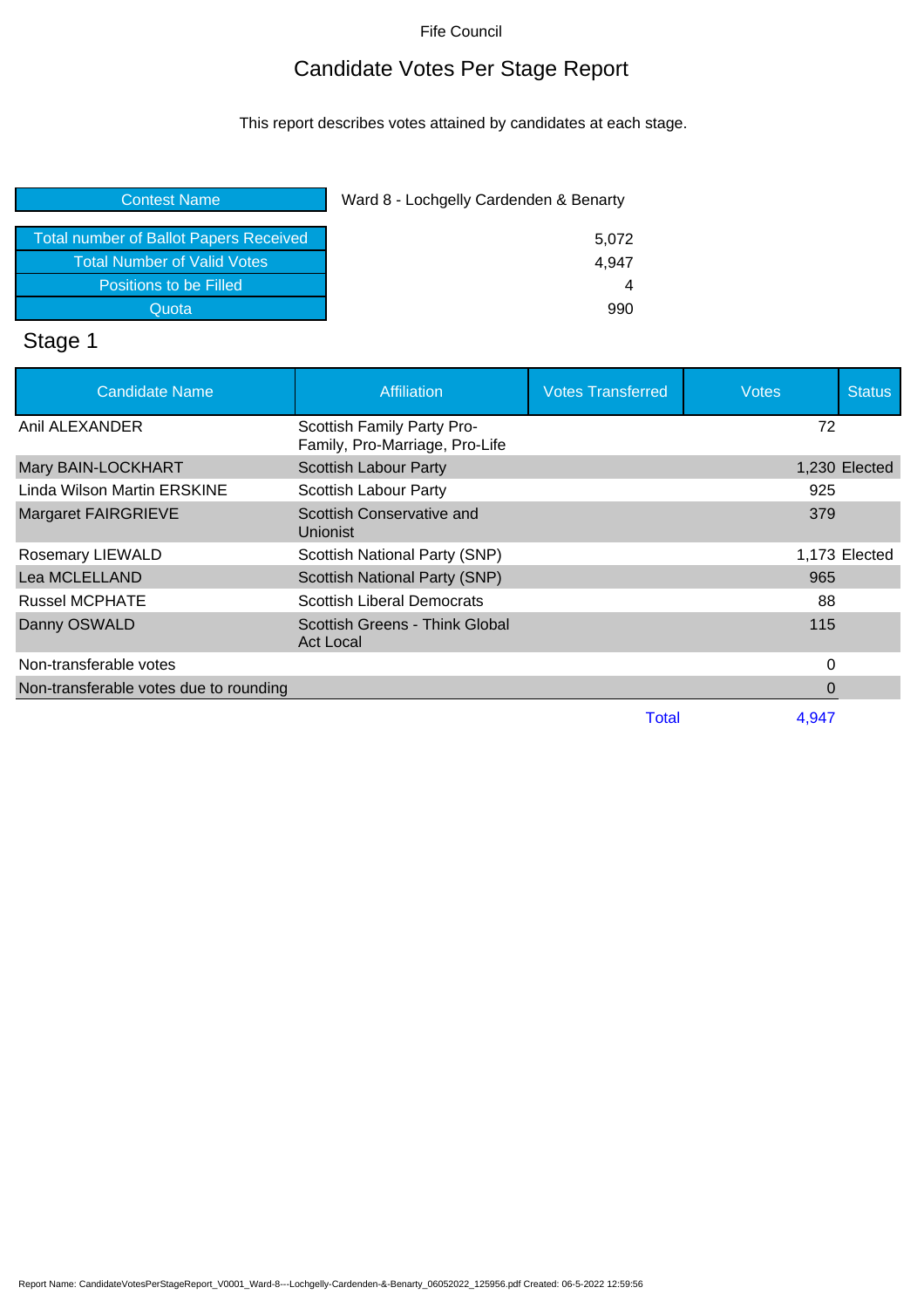#### Fife Council

## Candidate Votes Per Stage Report

This report describes votes attained by candidates at each stage.

#### Stage 2

## Surplus of Mary BAIN-LOCKHART 240.00000

| <b>Candidate Name</b>                  | <b>Affiliation</b>                                           | <b>Votes Transferred</b> | <b>Votes</b>        | <b>Status</b> |
|----------------------------------------|--------------------------------------------------------------|--------------------------|---------------------|---------------|
| Anil ALEXANDER                         | Scottish Family Party Pro-<br>Family, Pro-Marriage, Pro-Life | 1.95120                  | 73.95120            |               |
| Mary BAIN-LOCKHART                     | <b>Scottish Labour Party</b>                                 | $-240.00000$             | 990,00000           |               |
| Linda Wilson Martin ERSKINE            | Scottish Labour Party                                        | 190.24200                | 1,115.24200 Elected |               |
| Margaret FAIRGRIEVE                    | Scottish Conservative and<br><b>Unionist</b>                 | 6.04872                  | 385.04872           |               |
| <b>Rosemary LIEWALD</b>                | Scottish National Party (SNP)                                | 0.00000                  | 1,173.00000         |               |
| Lea MCLELLAND                          | Scottish National Party (SNP)                                | 18.34128                 | 983.34128           |               |
| <b>Russel MCPHATE</b>                  | <b>Scottish Liberal Democrats</b>                            | 6.24384                  | 94.24384            |               |
| Danny OSWALD                           | Scottish Greens - Think Global<br><b>Act Local</b>           | 2.14632                  | 117.14632           |               |
| Non-transferable votes                 |                                                              | 15.02424                 | 15.02424            |               |
| Non-transferable votes due to rounding |                                                              | 0.00240                  | 0.00240             |               |
|                                        |                                                              | <b>Total</b>             | 4,947.00000         |               |